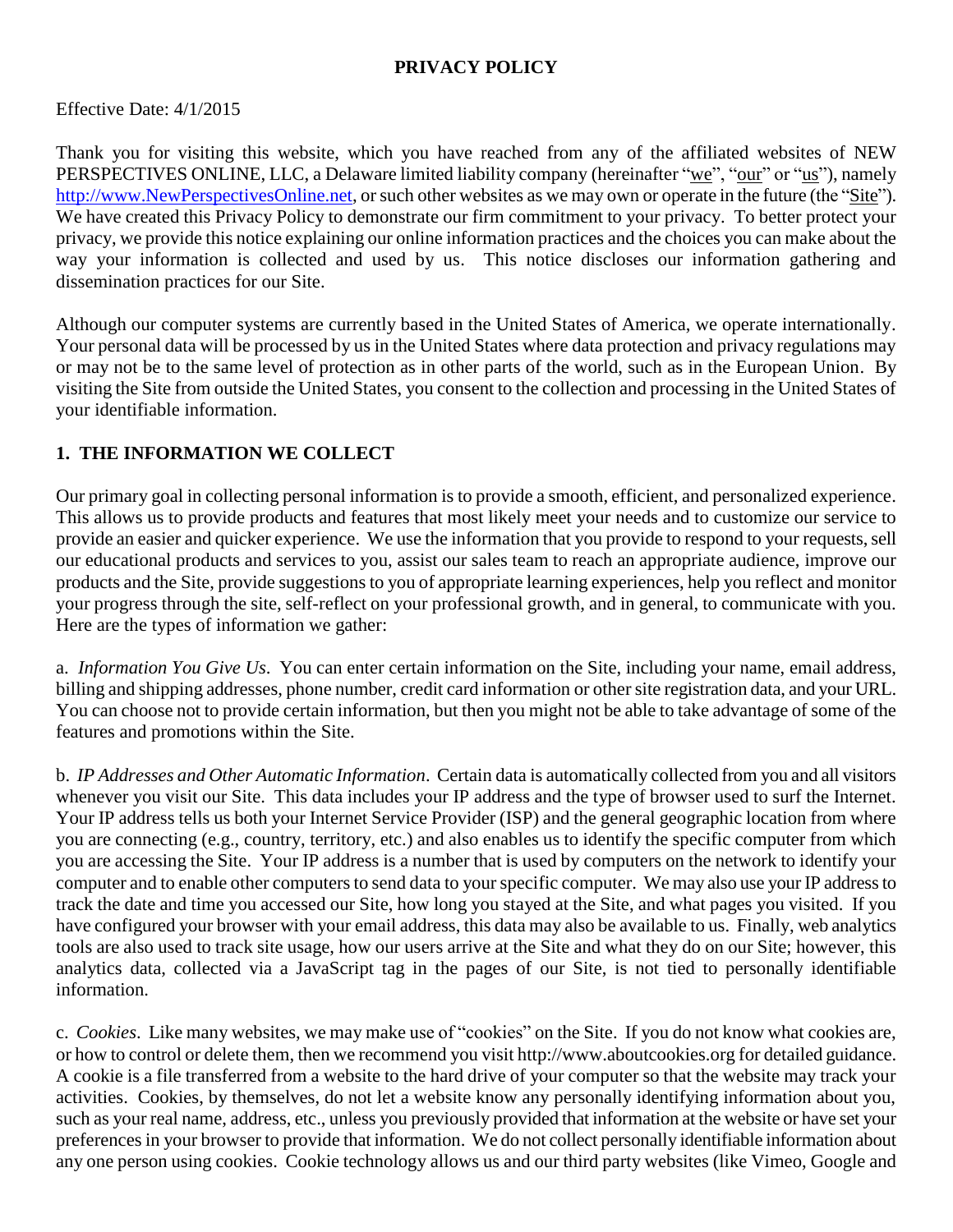affiliates and retargeting companies) to keep track of the sites you visit and store your preferences. Currently we operate under an "implied consent" policy which means that we assume that our cookie usage as described in this Agreement is acceptable to you. Most browsers automatically accept cookies, but you can usually modify your browser setting to decline cookies. If you choose to decline cookies, please note that you may not be able to sign in or use some of the interactive features offered on our Site. Finally, our Site usessession cookiesto track your log-in history. These cookies are necessary for the websites to work and various site functionality will break upon disabling them.

*Notice to California Residents and All Users of Our Site: California law, and possibly other state laws, requires us to inform you how we respond to web browser "Do Not Track" signals. Our Site does not currently support "Do Not Track" codes, meaning that we do not respond to, or take any action with respect to, "Do Not Track" requests.* 

d. *Surveys*. Occasionally, we may request you to fill out a user survey. Such surveys will always be optional to you, the users, but these surveys allow us to better understand the demographics and interests of our users. Your responses in combination with the responses of our other users help us to improve our Site.

e. *Email*. If you contact us through the regular mail or via email, we may keep a record of that correspondence. Any personally identifiable information contained within your communication will not be used for a commercial or unlawful purpose.

f. *Electronic Newsletter*. We may produce an electronic newsletter distributed periodically to those who opt-in from time to time. If you choose to subscribe to this feature, you will be asked to provide your email address and first and last name. Your email address will be used only by us to distribute our electronic newsletter and any promotions or marketing that we feel may be on interest to you, or as otherwise provided herein. To no longer receive our electronic newsletters, please review how in this Privacy Policy.

g. *Web pixels*. Our Web pages contain electronic images known as Web pixels (sometimes called single-pixel gifs or beacons) and are used along with cookies to compile aggregated statistics to analyze how our site is used and may be used in some of our emails to let us know which emails and links have been opened by recipients. This allows us to gauge the effectiveness of our customer communications and marketing campaigns.

h. *Social buttons*. On many of the pages of the site you will see 'social buttons'. These enable users to share their responses to our learning activities with others. You may choose each time whether you wish to share such activities. If you click "share," you will have opportunities to see the work of other users on the same activities. Examining others' ideas and reflecting on a variety of solutions promote learning; however if you choose not to share your work, you will not be required to do so to use the Site.

i. *Payment Processing*. Our external payment provider, PayPal, requires billing address information to process credit card and other types of financial payment transactions.

### **2. HOW WE USE THE INFORMATION**

We put the information gathered whenever you visit our Site (both non-personally identifiable and personally identifiable), and the information volunteered by you to us, to several uses as described in greater detail below.

a. Your IP address is used to assist us in diagnosing problems with our server and to administer our Site. As discussed above in Section 1(b), IP addresses are used by your computer every time you are connected to the Internet. IP addresses are automatically collected by our web server as part of demographic and profile data known as "traffic data" so that data (such as the web pages you request) can be sent to you. We will consider your IP address as a form of personally identifiable information and will safeguard it as such in the manner in which we handle other personally identifiable information described in this Privacy Policy.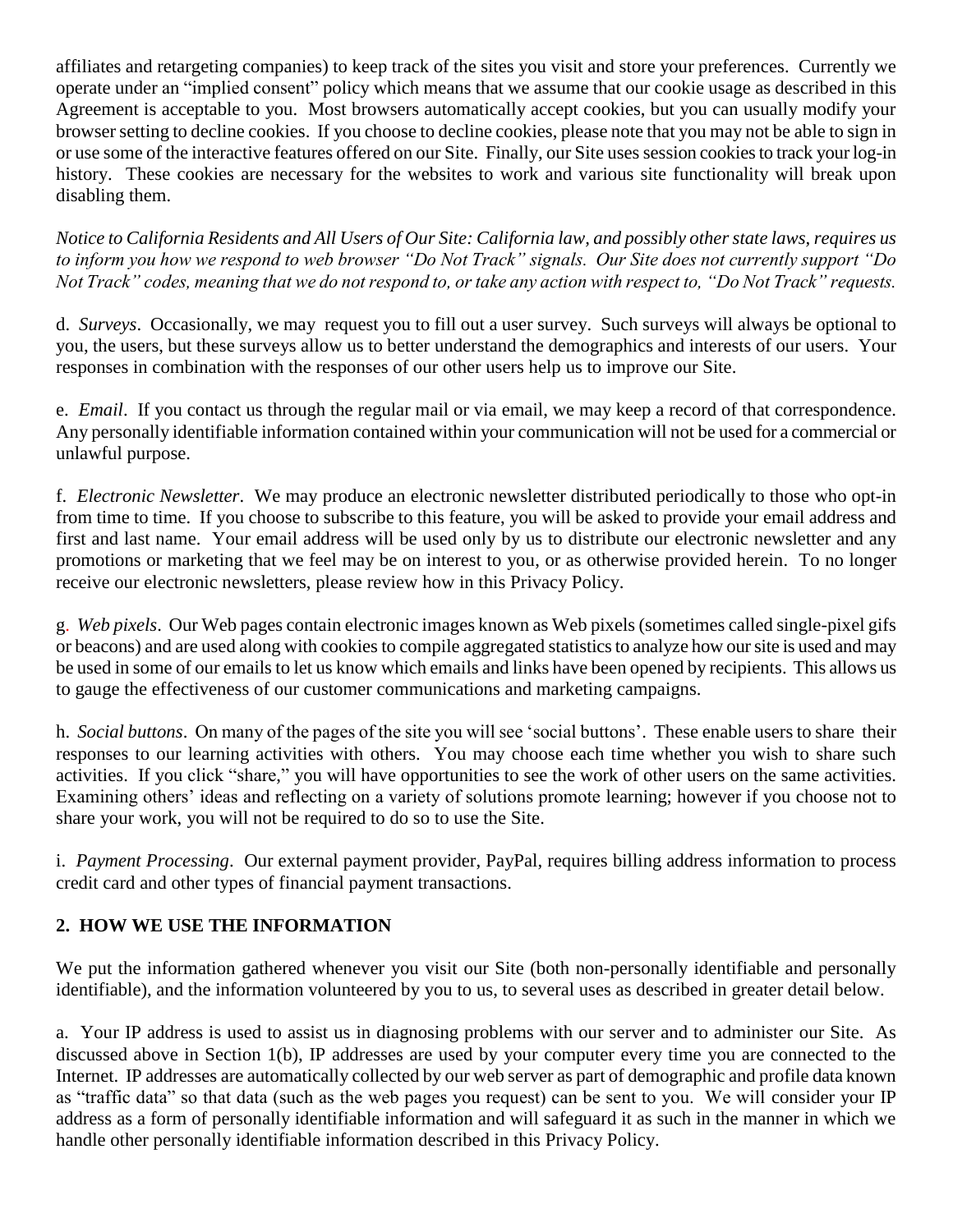b. We may use the information provided to perform statistical analyses of the characteristics and behavior of the users and decide where to invest our resources. We may use this information to update our Site, to notify you about information that may be of interest to you, or display content for which you may have shown a preference.

c. We may use personal contact information volunteered by you for promotional and/or marketing purposes.

d. If you provide us with your telephone number, you will only receive a telephone call from us or our third party vendors with information in relation to a request from you or order of a product from our Site.

e. There may be additional uses associated with our use of Google Analytics, Display Advertising, affiliates, and retargeting companies which are discussed herein.

f. A "referrer" is the information passed along by a web browser that references the Web URL you linked from, and is automatically collected by our web server as "traffic data". We reserve the right to use this information to identify broad demographic trends that may be used to provide information tailored to your interests. You will not be personally identified from this information.

g. System information that we collect as part of "traffic data" includes time, the type of web browser being used, the operating system/platform, and CPU speed. This information is sent automatically by your web browser when you are connected to a web site. We reserve the right to use this information for purposes of identifying broad demographic trends and may be used to provide information appropriate for your computer system. You will not be personally identified from this information.

h. We take online payments for purchases made on our Site. We currently use PayPal® as our third-party payment processing provider. To view PayPal's privacy policy, which governs your payment transactions on our Site, please visit [https://www.paypal.com/privacy.](https://www.paypal.com/privacy) We provide companies like PayPal only with the information they need to perform their payment processing services. After you select "Check Out with PayPal" or a similar option on our Site, you will be redirected to the PayPal website to enter in various data about yourself, including your contact information, such as your name, address, phone, email and other similar information, financial information, such as the full bank account numbers and/or credit card numbers that you link to your PayPal account, billing address of the credit card and other detailed personal information. PayPal, or our current third-party party payment processing provider, will verify the address against the cardholder's details for security purposes. After completing your transaction on the PayPal site, you will be routed back to our Site to finalize your purchase. In accordance with PayPal's current privacy policy, if you open a PayPal account directly on or through our Site, any information that you enter on our Site (and not directly on a PayPal website) will be shared with us as the owner of the Site. We may also use the billing details in case we need to contact you regarding payments (e.g., for an outstanding invoice or failed transaction).

# **3. WHAT INFORMATION DO WE SHARE WITH THIRD PARTIES?**

a. Unless required by law, user information provided by you, including, but not limited to, demographic information, will not knowingly be shared with third parties that are unaffiliated with us, except as otherwise provided herein.

b. User information provided by you, including, but not limited to, demographic information, may be shared with our affiliates, contractors or partners (including, without limitation, New Perspectives On Assessment, LLC and Catherine Fosnot and Associates, LLC d/b/a New Perspectives On Learning), and may be used for promotional and/or marketing purposes or to otherwise provide services to us and/or to you.

c. We respond to subpoenas, warrants or other court orders regarding information that is contained within access logs concerning any user. We also reserve the right to release the information concerning a user who we believe is in violation of our content guidelines, even without a subpoena, warrant, or other court order. We cooperate with law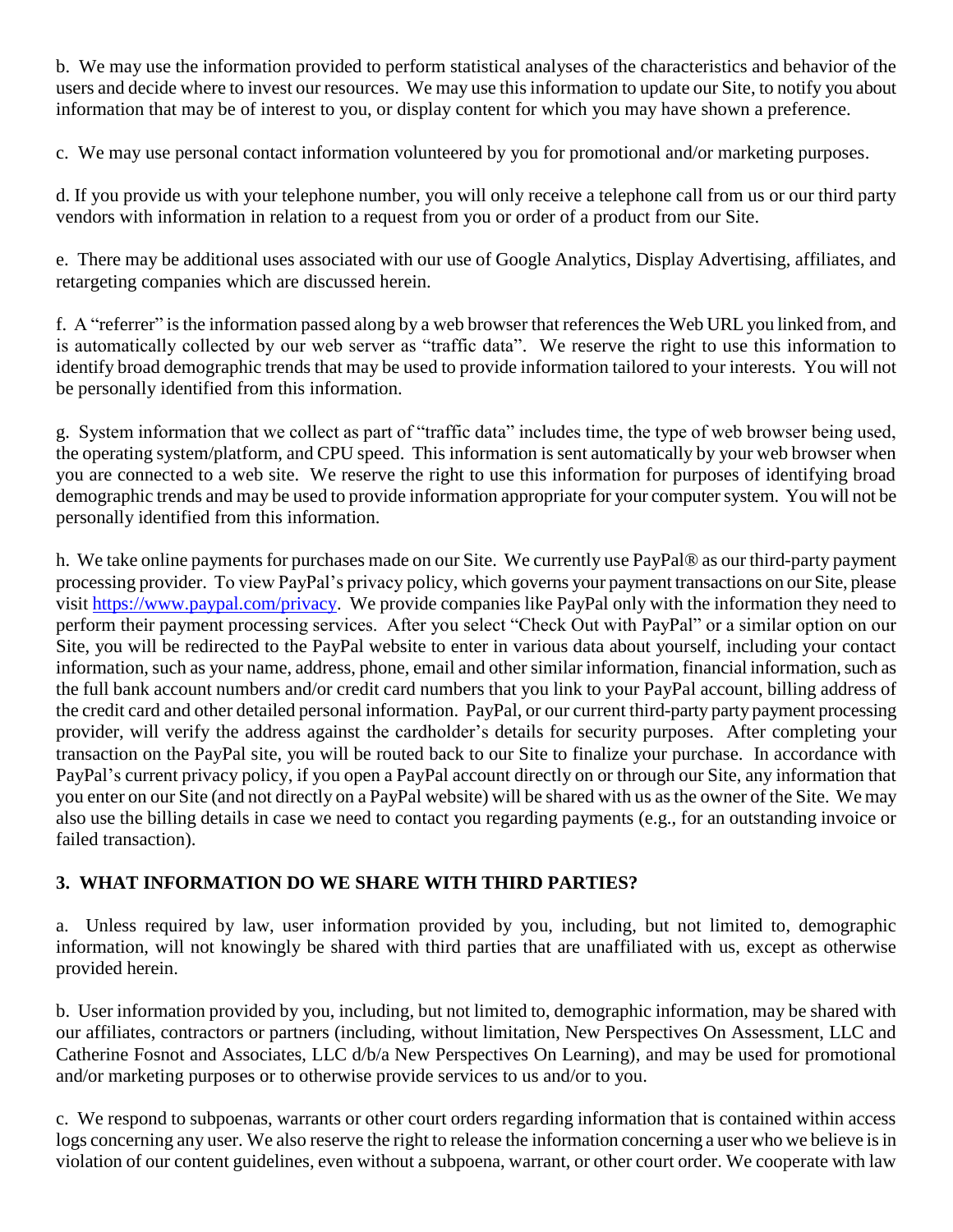enforcement agencies in identifying those who use our servers for illegal activities. We also reserve the right to report any suspected illegal activity to law enforcement for prosecution.

d. We may at some point sell all or part of our business or assets to a third-party. User data is an asset that may be transferred as part of such a transaction.

## **4. WHAT CHOICES DO I HAVE TO CONTROL MY INFORMATION?**

You have the opportunity to opt-out of receiving communications from us and/or to opt out of permitting us to share your information with affiliates and our third-party vendors by sending us an email at [admin@newperspectivesonline.net](mailto:admin@newperspectivesonline.net) or sending us a letter at New Perspectives Online, 1194 Ocean Avenue, New London, CT 06320 USA and telling us that you do not want us to send you any communications and/or permit us to share your information with our affiliates or third-party vendors.

If you have submitted personally identifiable information through our Site, or if someone else has submitted such information, and you would like to review, request changes or have that information deleted from our databases, please contact us via email or send a letter to our Web Manager at the address indicated above. We will then use reasonable efforts to change or remove such information from our files, unless we are entitled or required to retain it pursuant to other agreements or by law. You may also contact us through either of the above methods to request or review the personally identifiable information that we have collected about you. We will use reasonable efforts to supply you with this information and correct any factual inaccuracies in this information.

#### *Your California Privacy Rights*

If you are a resident of California, Section 1798.83 of the California Civil Code entitles you to request information from us regarding our disclosure of your personal information to third parties for direct marketing purposes. To make such a request, please contact at the email address or address noted at the beginning of this Section 4.

### **5. THE PRIVACY OF MINORS**

a. We believe that it is particularly important to protect the privacy of minors online. We define a "minor" as any person less than eighteen (18) years of age. We do not knowingly collect, use or share personal information about minor users with third parties without a parent's permission. *IF YOU ARE UNDER THE AGE OF EIGHTEEN (18), YOU ARE NOT PERMITTED TO COMPLETE ANY PURCHASES OR OTHER TRANSACTIONS OR ENTER OR PROVIDE ANY PERSONALLY IDENTIFIABLE INFORMATION ABOUT YOURSELF WITHOUT THE PERMISSION OF YOUR PARENT OR LEGAL GUARDIAN.*

b. We recommend that parents review our Privacy Policy before allowing their children to access our Site. Children should always ask a parent for permission before sending personal information to anyone online. They should also be instructed not to fill out any forms or register at any domain without a parent's knowledge and consent.

c. Our Site is directed toward and designed for use by persons aged eighteen (18) years or older (or over the age of majority in the jurisdiction in which you reside), users that can form legally binding contracts under applicable law We do not solicit or knowingly collect personally identifiable information from children under the age of eighteen (18). If we nevertheless discover that we have received personally identifiable information from an individual who indicates that he or she is, or that we otherwise have reason to believe is, under the age of eighteen (18), we will promptly delete such information from our systems.

### **6. HOW DO WE PROTECT THE USER DATA WE COLLECT?**

We employ several physical, electronic and managerial safeguards to protect collected user data. Such data is stored in secure operating environments that are not available to the public. Our employees are required by us to maintain